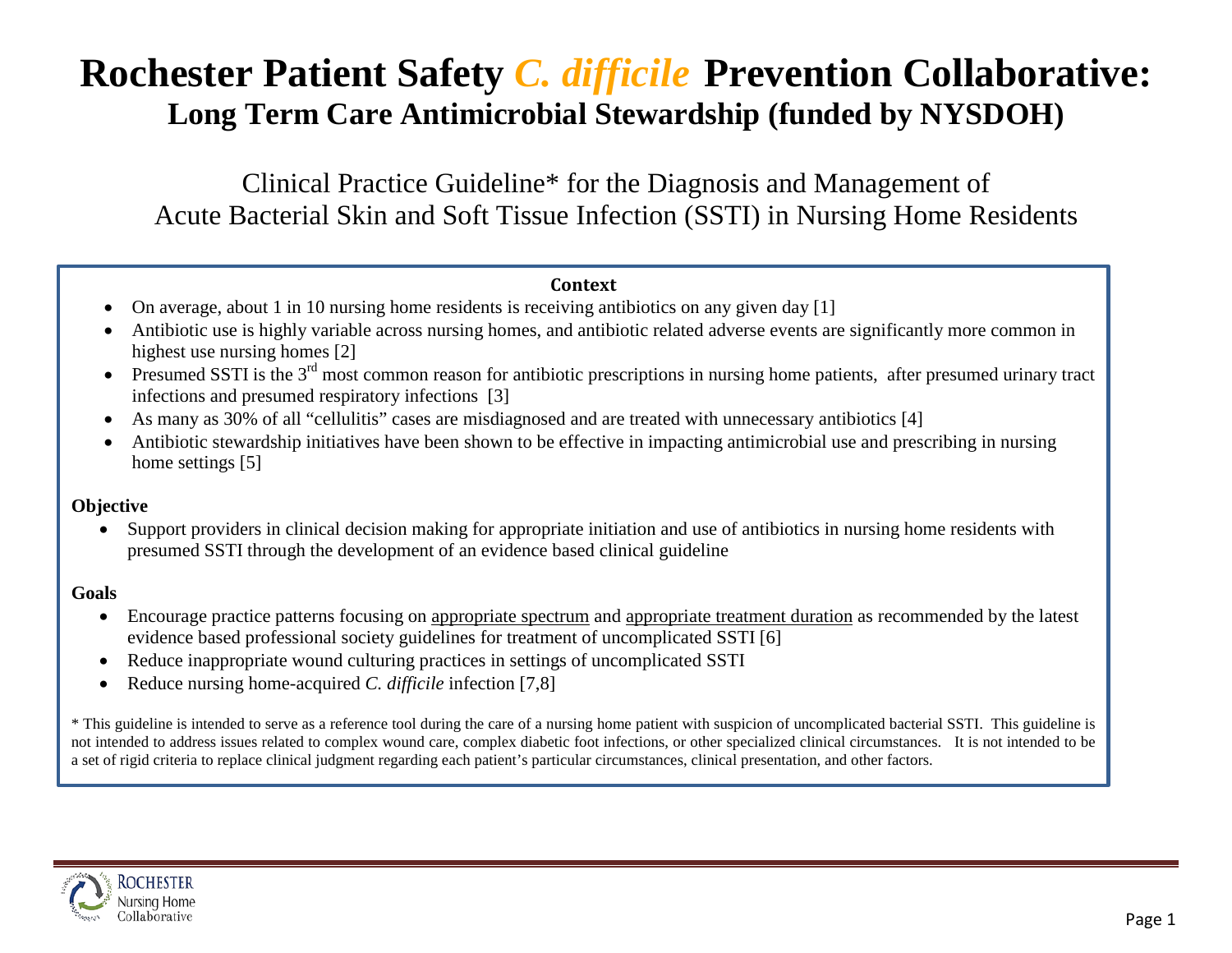

| <b>Non-Purulent Cellulitis (treatment Fig 1)</b>                                                                                                                                                                                                                                                                                                                              | <b>Purulent Cellulitis (Treatment Fig 2)</b>                                                                                                                                                             |  |
|-------------------------------------------------------------------------------------------------------------------------------------------------------------------------------------------------------------------------------------------------------------------------------------------------------------------------------------------------------------------------------|----------------------------------------------------------------------------------------------------------------------------------------------------------------------------------------------------------|--|
| • A common bacterial infection of the deeper dermis and subcutaneous<br>tissue with erythema, warmth, pain, and swelling, typically with ill-<br>defined borders, most commonly affecting the extremities in adults,<br>frequently associated with symptoms and signs of systemic illness<br>(e.g. fever, chills, malaise, tachycardia, hypotension in more severe<br>cases). | • Cellulitis associated with focus of evolving purulence, such as a<br>cutaneous phlegmon, abscess, furuncle, carbuncle, infected epidermoid<br>cyst.<br>• Strong association with Staphylococcus aureus |  |
| • More likely associated with $\beta$ hemolytic Streptococcus (group A,<br>B, C, G), Staphylococcus aureus rare<br>• Routine cultures not recommended                                                                                                                                                                                                                         | • Deep cultures of purulence (collected during $I & D$ , avoid superficial<br>cultures) may be helpful with determining susceptibility pattern                                                           |  |

### **Two Common conditions causing "red leg" often mistaken for Cellulitis: Commonly bilateral**

| <b>Stasis Dermatitis</b> |                                                      | <b>Lipodermatosclerois</b>                                  |  |
|--------------------------|------------------------------------------------------|-------------------------------------------------------------|--|
|                          | Skin erythema due to chronic venous stasis and edema | Associated with chronic venous hypertension and stasis      |  |
|                          | Skin redness often associated with scale             | Inflammation of the subcutaneous fat                        |  |
|                          | Unilateral or <b>Bilateral</b>                       | Present as <b>fibrosed</b> , <b>rigid</b> red or brown skin |  |
|                          | Usually chronic or recurring                         |                                                             |  |
|                          | Pruritic lesions, weeping lesions                    |                                                             |  |
|                          | <b>Relapsing and Remitting Course</b>                |                                                             |  |

**Chronic decubitus ulcers:** When to culture and Treat?

- Culture: <u>Do not use a superficial swab culture to diagnose infection</u> because pressure ulcers are colonized by bacteria, deep cultures are needed if infection suspected
- **Infection suspected if:**
	- **1.** Edema, erythema, increased purulence and drainage, necrosis, new or increasing pain **and**
	- **2.** Presence of systemic infection: fever, leukocytosis, hypotension

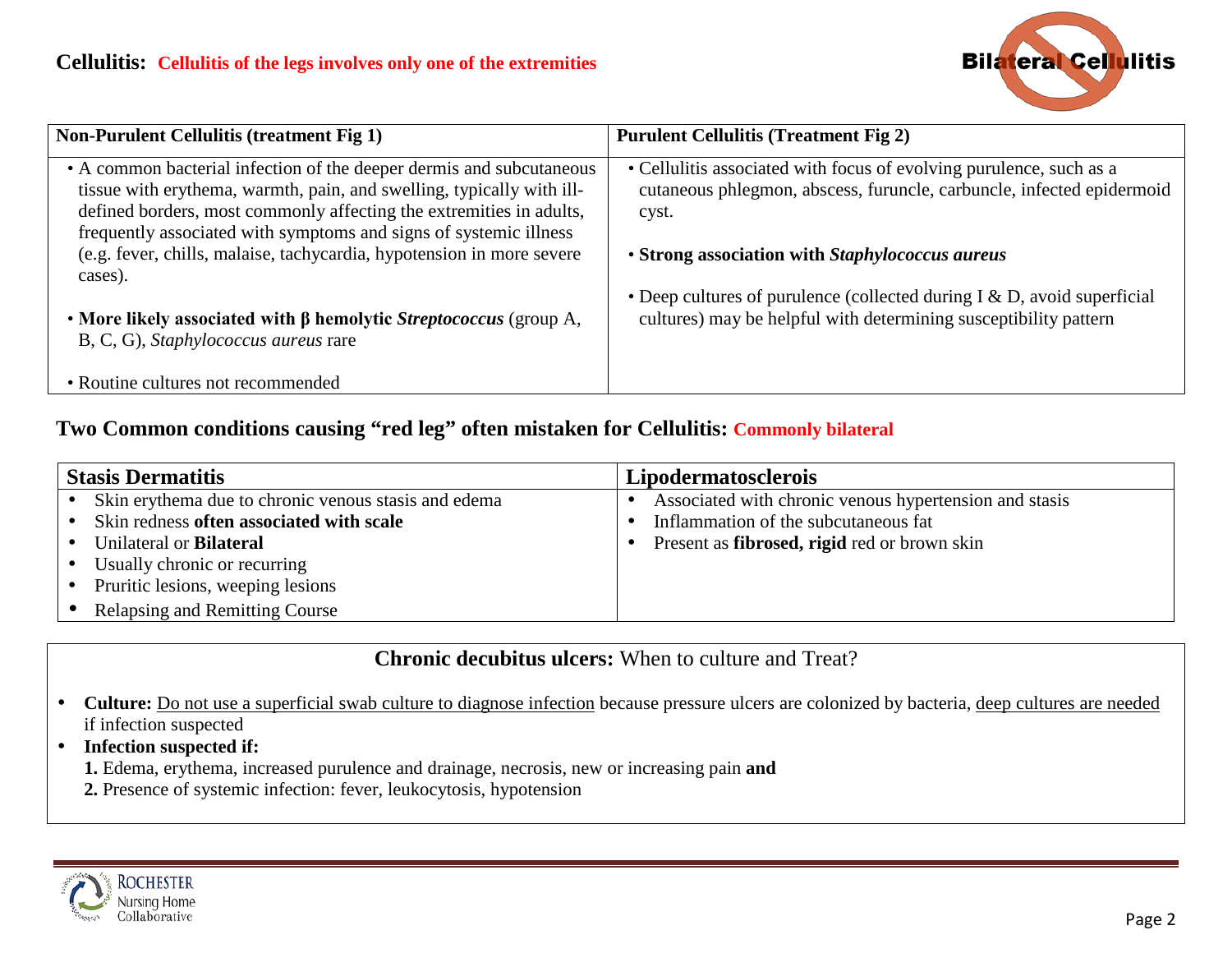## **When to initiate antibiotics for skin and soft tissue infection:**

| New or increasing purulent drainage at a wound, skin, or soft-tissue site                           |
|-----------------------------------------------------------------------------------------------------|
| <b>Or</b>                                                                                           |
| At least <b>two</b> of the following:                                                               |
| • Fever (temperature > 100°F [37.9°C] or two repeated temperatures of 99°F [37°C]), 2°F (1°C) above |
| the baseline or                                                                                     |
| • Redness, or                                                                                       |
| • Tenderness, or                                                                                    |
| • Warmth, or                                                                                        |
| • Swelling that is new or increasing at the affected site                                           |

## **Updated Mc Geer Surveillance criteria for skin and soft tissue infection:**

| Purulence at SSTI site                                                                                |  |  |
|-------------------------------------------------------------------------------------------------------|--|--|
| <b>Or</b>                                                                                             |  |  |
| New or increasing presence of at least 4 of the following sign or symptom subcriteria:                |  |  |
| Heat at the affected site                                                                             |  |  |
| Redness at the affected site                                                                          |  |  |
| Swelling at the affected site                                                                         |  |  |
| Tenderness or pain at the affected site                                                               |  |  |
| Serous drainage at the affected site                                                                  |  |  |
| One constitutional criterion                                                                          |  |  |
| fever<br>$\Omega$                                                                                     |  |  |
| leukocytosis (WBC 114,000 leukocytes/mm3, left shift (16% bands or $\geq$ 1,500 bands/mm3)<br>$\circ$ |  |  |
| Acute mental status changes<br>$\circ$                                                                |  |  |
| Acute functional decline<br>$\Omega$                                                                  |  |  |

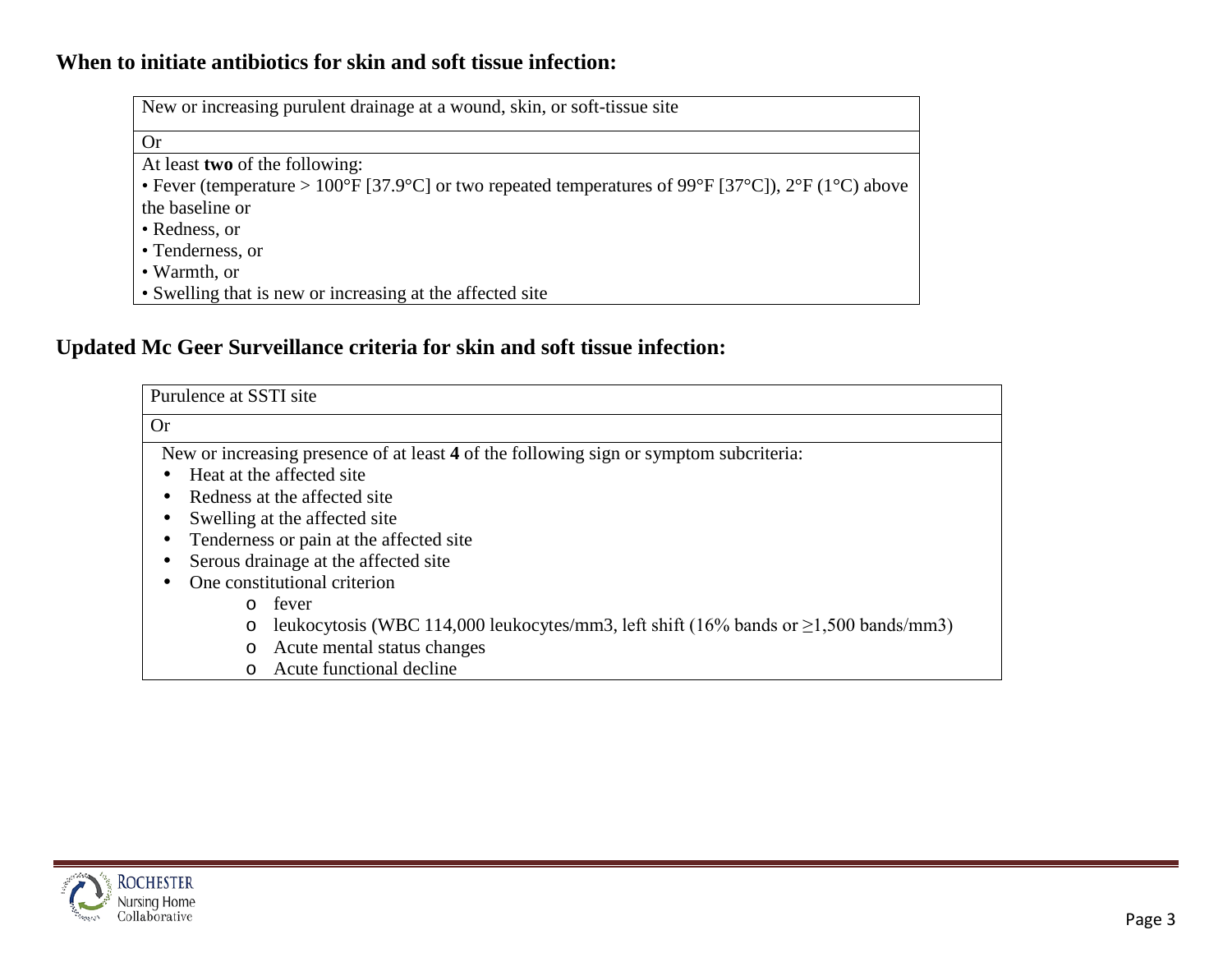## **Figure 1. Treatment of non-purulent cellulitis**



**The recommended duration is 5 days. Treatment should be extended if the infection has not improved within this time period** \* Increase TMP/SMX dose to 1 DS twice a day for residents with creatinine clearance > 30ml/min

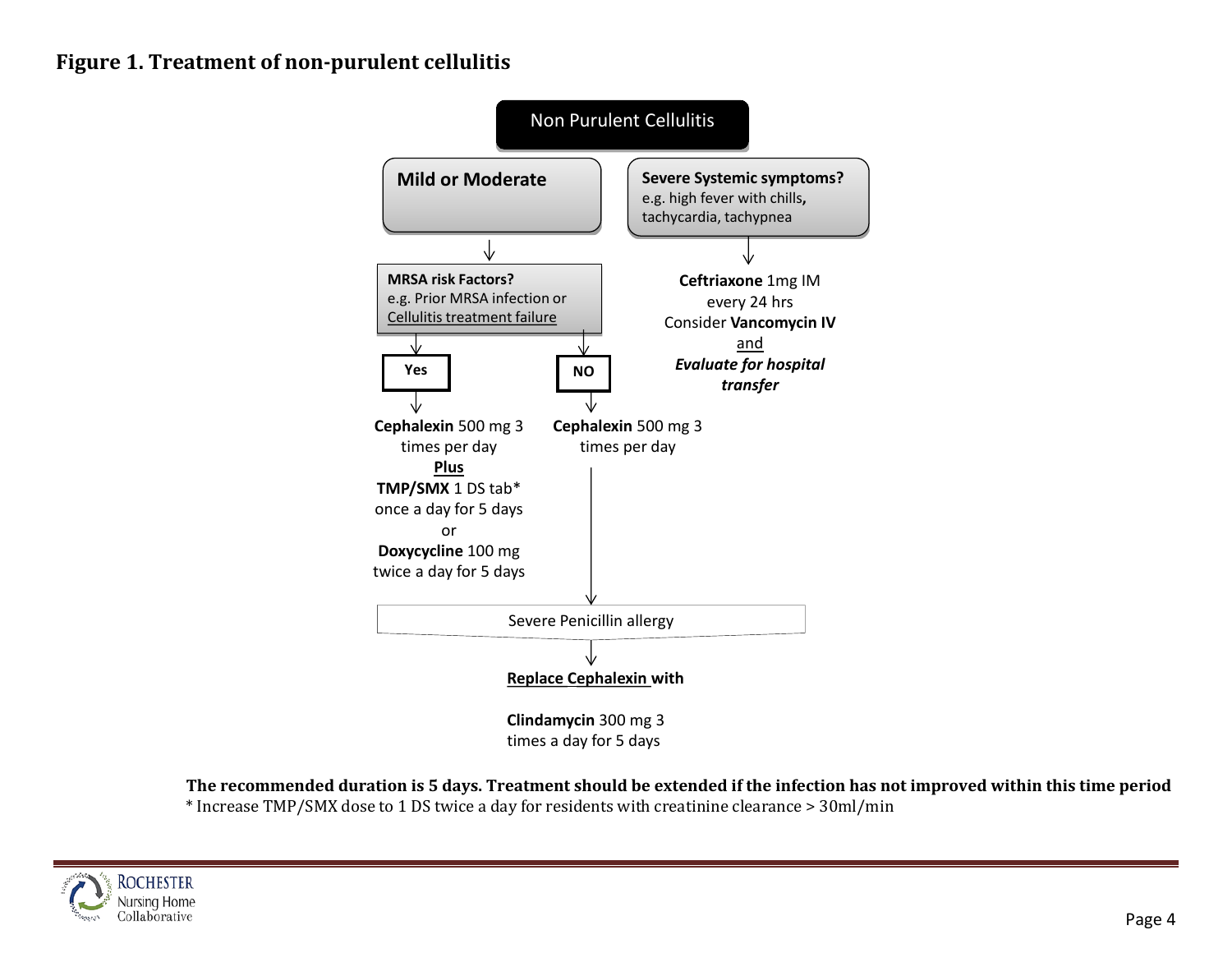## **Figure 2. Treatment of purulent cellulitis**



**The recommended duration is 7 days. Treatment should be extended if the infection has not improved within this time period** \* Increase TMP/SMX dose to 1 DS twice a day for residents with creatinine clearance > 30ml/min